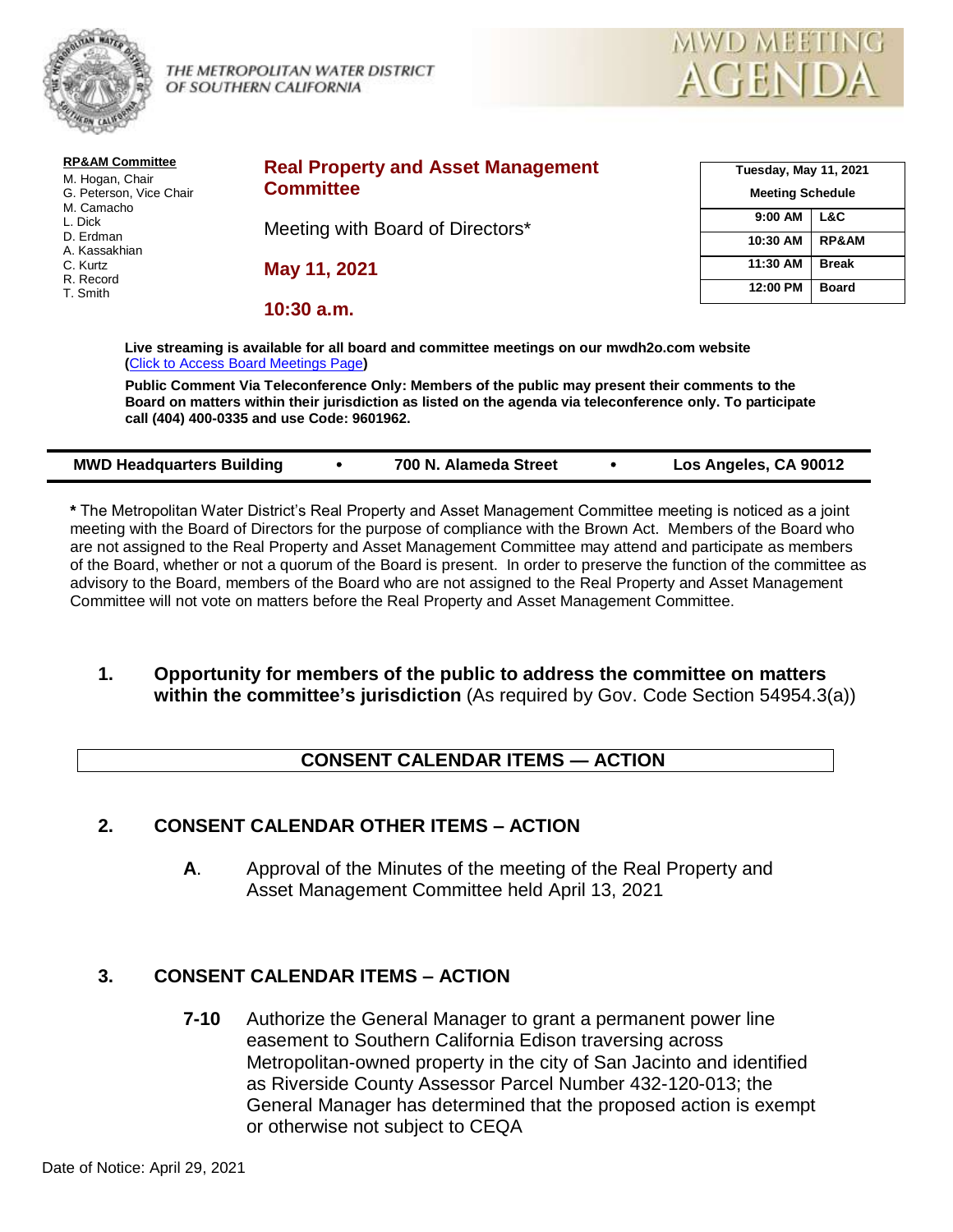**7-11** Authorize agreements for District housing and property improvements at the Colorado River Aqueduct pumping plants villages with: (1) Helix Environmental Planning, Inc. in an amount not-to-exceed \$250,000 for environmental documentation; and (2) Fugro USA Land, Inc in an amount not-to-exceed \$350,000 for geotechnical services; the General Manager has determined that the proposed action is exempt or otherwise not subject to CEQA

# **END OF CONSENT CALENDAR ITEMS**

## **4. OTHER BOARD ITEMS – ACTION**

None

#### **5. BOARD INFORMATION ITEMS**

None

### **6. COMMITTEE ITEMS**

None

#### **7. MANAGEMENT REPORT**

a. Real Property Manager's Report

## **8. FOLLOW-UP ITEMS**

### **9. FUTURE AGENDA ITEMS**